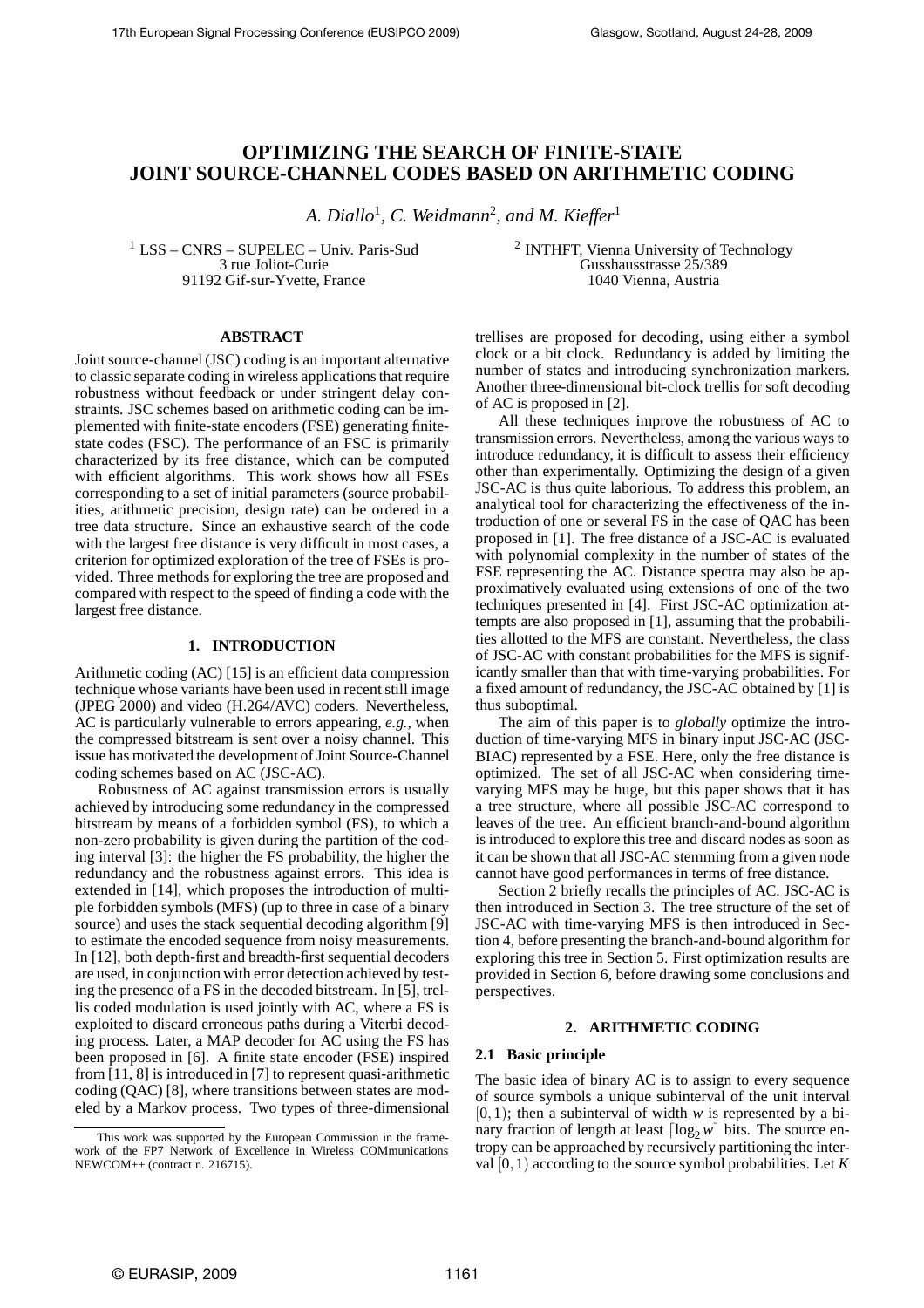be the size of the source alphabet  $\{a_1, a_2, \ldots a_K\}$ . The current *source interval*  $[l, h)$  is partitioned into  $K$  non-overlapping subintervals  $\{I_1, I_2, \ldots, I_K\}$ , and the width of subinterval  $I_i$ is proportional to the probability of the symbol *a<sup>i</sup>* . The subinterval corresponding to the current symbol is then selected as the new source interval. Once the last symbol has been processed, the encoder chooses a value in the current source interval, and its binary representation is associated to the sequence of encoded symbols. For sources with skewed probabilities or for long source sequences, subintervals may however get too small to be accurately handled by a finiteprecision computer. This problem is solved by integer AC.

### **2.2 Binary Integer Arithmetic Coding**

Binary integer AC (BIAC) was introduced by Pasco and Rissanen in 1976 [11]. It works like the scheme presented above, but the initial interval is replaced by the integer interval  $[0, T)$ , where  $T = 2^P$  and  $\tilde{P}$  is the binary precision (register size) of the encoding device. All interval boundaries are rounded to integers. During the encoding process, the bounds of the current interval  $[l,h]$  are renormalized as follows:

- If  $h \leq T/2$ , *l* and *h* are doubled.
- If  $T/2 < l$ , *l* and *h* are doubled after subtracting  $T/2$ .
- If  $T/4 \leq l$  and  $h \leq 3T/4$ , *l* and *h* are doubled after subtracting *T*/4.

If the current interval before renormalization overlaps the midpoint of  $[0, T)$ , no bit is output. The number of consecutive times this occurs is stored in a variable called *f* (for *follow*). If the current interval before renormalization lies entirely in the upper or lower half of  $[0, T)$ , the encoder emits the leading bit of *l* (0 or 1) and *f* opposite bits (1 or 0). This is called *follow-on* procedure [15].

### **2.3 Finite-state integer arithmetic coding**

Since the BIAC process can be characterized by [*l*,*h*) and *f* (and the source probabilities), the encoder state may be defined as  $(l, h, f)$ . If the value of f is bounded, it is possible to precompute all the reachable states and the transitions between them, thus yielding a finite-state encoder (FSE). In general, *f* will grow without bounds, but it can be easily limited to  $f \le f_{\text{max}}$ , as in [2]. The present work takes the approach of [1]: whenever  $f = f_{\text{max}}$  and the current source interval is such that *f* could be further incremented, the symbol probabilities are modified in order to force the follow-on procedure after encoding the current symbol.

A FSE may be represented as a directed graph consisting of vertices (states) and directed edges (transitions). Each transition is labeled with a vector of input symbols and a vector of output bits, one of which may be empty under certain conditions, depending on the chosen representation. In [1], three types of FSE describing the AC operation were considered: a symbol-clock FSE (S-FSE) suited for encoding, where each transition is labeled with exactly one input symbol; a reduced FSE (R-FSE), with variable-length non-empty input and output labels, leading to a compact trellis better suited for decoding; and finally a bit-clock FSE (B-FSE) suited for the evaluation of distance spectra, where each transition is labeled with exactly one output bit. Details on how these FSEs are obtained for a given AC scheme can be found in [1].

### **3. JOINT SOURCE-CHANNEL ARITHMETIC CODING**

In a joint source-channel coding scheme, redundancy is introduced in order to allow error detection and/or correction at the decoder side. In JSC-AC, this redundancy is usually introduced by means of a FS [3], which is never emitted by the source, although a positive probability  $P_{\varepsilon}$  is assigned to it during the coding process. On the receiver side, decoding a FS indicates that an error has occurred during transmission. Introducing a FS with probability *P*<sup>ε</sup> adds a redundancy of  $-\log_2(1-P_{\epsilon})$  bits/symbol to the coded bitstream. More generally, for a *K*-ary source the probability  $P_{\varepsilon}$  may be split among up to  $K+1$  FSs; in the following, only binary ( $K=2$ ) source alphabets will be considered. This FS technique may be applied to BIAC jointly with a bound on *f*, resulting in a FSE implementing JSC-BIAC.

Given an initial state  $s_0$ , the operation of the FSE on all possible (semi-)infinite input sequences can be displayed with a trellis. The concatenation of the output labels on all paths trough the trellis forms a finite-state code (FSC), whose performance is primarily determined by its *free distance d*<sub>free</sub> (a finer characterization is possible through the *distance spectrum*). If we assume that all states communicate with each other (*i.e.*, any state can be reached from any other in a finite number of transitions)<sup>1</sup>, the free distance will be the same for every possible initial state.

More formally, let  $\mathscr S$  the set of states of the FSE,  $\mathscr T$  the set of transitions,  $\sigma(t)$  the originating state of a transition *t*  $\in \mathcal{T}$  and  $\tau(t)$  its target state, *I*(*t*) the input label of a transition and  $O(t)$  its output label. A path  $\underline{t} = (t_1, t_2, \dots, t_k) \in \mathcal{F}^k$ on the trellis is a concatenation of transitions that satisfy  $\sigma(t_{i+1}) = \tau(t_i)$  for  $1 \leq i < k$  (this corresponds to a *walk* of length *k* on the encoder graph); we define  $\mathcal{P}_{s_0}^k$  as the set of all paths with  $k$  transitions starting in  $s<sub>0</sub>$ . By extension, we define  $\sigma(t) = \sigma(t_1)$  and  $\tau(t) = \tau(t_k)$ , as well as  $I(t)$  and  $O(t)$ , which are the concatenations of the input, respectively output, labels of *t*.

**Definition 1** The FSC  $\mathscr{C}_{s_0}$  is the set of all infinite-length out*put sequences generated by the FSE starting in*  $s_0$ *,*  $\mathcal{C}_{s_0}$  *=*  $\{O(t): t \in \mathscr{P}_{s_0}^{\infty}\}\$ 

*Remark:* The output length  $|O(\underline{t})| = \infty$  for all  $\underline{t} \in \mathcal{P}_{s_0}^{\infty}$ , since any (JSC-)BIAC is uniquely decodable by construction and thus the FSE graph can have no closed loop with empty output labels.

**Definition 2** The free distance of the FSC  $\mathscr{C}_{s_0}$  is the mini*mum Hamming distance between any two distinct code se-* $\alpha$ *quences,*  $d_{\text{free}} = \min_{c_1 \neq c_2 \in \mathscr{C}_{s_0}} d_H(c_1, c_2)$ .

The key insight leading to more efficient code search algorithms is that the free distance on a FSE subgraph upper bounds the free distance of the entire FSE. We define a *complete automaton* (CA) as an S-FSE automaton in which all states have two outgoing transitions (with input labels 0 and 1), that is, an S-FSE which can encode any binary source sequence. An *incomplete automaton* (IA) is a S-FSE automaton with terminal states (without outgoing transitions),

<sup>&</sup>lt;sup>1</sup>We observed that this holds for almost all JSC-BIACs we examined, the others having a transient component that can be eliminated. See also the remarks in [10, Sec. III.D]).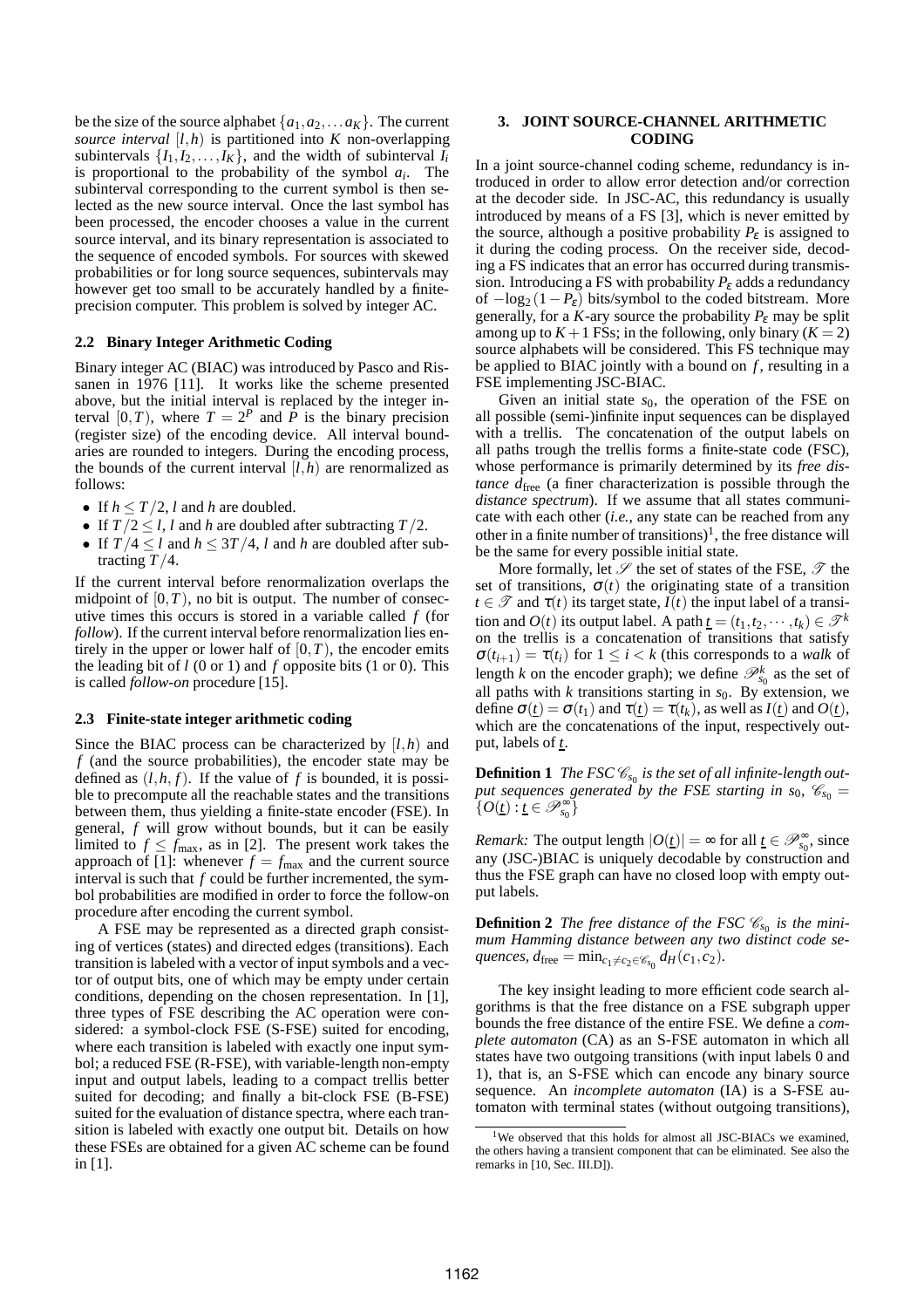

(b) Complete Automaton

Figure 1: Example of an incomplete automaton (a) and a complete automaton (b) derived from the automaton (a)

in which encoding stops, see Figure 1. We call these *unexplored* states, since their successor states have not yet been determined.

**Definition 3** *The free distance associated to an incomplete S-FSE automaton is the minimum Hamming distance between any two distinct output sequences, which are either infinite, or of equal length and associated to paths ending in the same state (all paths begin in s*0*). If there is no pair of paths ending in the same state, the free distance is infinite.*

This definition takes care of unexplored states leading to finite-length prefixes of code sequences, which may only be compared under the conditions mentioned. An IA or CA *A*<sup>1</sup> is *derived* from an IA  $A_0$  if it has been obtained by exploring (adding the successor states) of one or more terminal states of  $A_0$  (hence the graph of  $A_0$  is a subgraph of that of  $A_1$ ).

**Lemma 1** Let  $A_0$  an IA with  $d_{\text{free}}^{(0)}$  and  $A_1$  an IA or CA derived *from*  $A_0$  *with*  $d_{\text{free}}^{(1)}$ *. Then*  $d_{\text{free}}^{(0)} \geq d_{\text{free}}^{(1)}$ *.* 

**Proof:** The S-FSEs of  $A_0$  and  $A_1$  satisfy  $\mathscr{S}_{A_0} \subset \mathscr{S}_{A_1}$  and  $\mathscr{T}_{A_0} \subset \mathscr{T}_{A_1}$ . Hence it is obvious that  $\mathscr{C}_{A_0} \subset \mathscr{C}_{A_1}$ , where the code may also contain finite-length (prefix) sequences. Since the code sequences leading to  $d_{\text{free}}^{(0)}$  are contained in  $\mathcal{C}_{A_1}$ , by definition we have  $d_{\text{free}}^{(0)} \geq d_{\text{free}}^{(1)}$ .  $\Box$ 

### **4. A TREE OF JSC-BIAC AUTOMATA**

In this section, we will first show how all possible automata for given *initial parameters*  $(T, f_{\text{max}}, P_0, P_{\epsilon})$  can be generated in the JSC-BIAC case, then introduce how they can be ordered in a *tree of automata*.

Assume that  $\mathscr{A} = \{a_0, a_1\}$  is the source alphabet.  $P_0$  and  $P_1$  are the probabilities of occurrence of  $a_0$  and  $a_1$ , respectively.  $(l, h, f)$  is the current state of the encoder,  $w = h - l$  the width of the current interval.  $[l_0, h_0)$  is the interval assigned to symbol  $a_0$  and  $w_0 = h_0 - l_0$  its width, while  $[l_1, h_1]$  is the interval assigned to symbol  $a_1$ . and  $w_1 = h_1 - l_1$  its width. When JSC-BIAC with a FS is performed, a positive probability  $P_{\varepsilon}$  is assigned to the FS although it is never emitted by the source. Let  $w_{\varepsilon}$  be the width of the interval assigned to FS. Given the initial parameters  $P_{\varepsilon}$  and  $P_0$ , the interval widths are



Figure 2: Partitioning the coding interval in the more general JSC-BIAC case

computed as follows:

$$
w_{\varepsilon} = \text{round}(P_{\varepsilon} \times w), \tag{1}
$$

$$
w_0 = \text{round}(P_0 \times (h - l - w_{\varepsilon}))\,,\tag{2}
$$

$$
w_1 = h - l - w_0 - w_{\varepsilon},\tag{3}
$$

where round( $\cdot$ ) rounds toward the nearest integer. In the more general case, a set of three FSs  $\{\varepsilon_0, \varepsilon_1, \varepsilon_2\}$  may be defined, with corresponding probabilities  $\{P_{\epsilon_0}, P_{\epsilon_1}, P_{\epsilon_2}\}\.$ 

Figure 2 shows how the current interval is subdivided during the coding process in the more general JSC-BIAC case. To our best knowledge, no analytical method is known that would allow to find the optimal proportions of the probabilities assigned to  $\{\varepsilon_0, \varepsilon_1, \varepsilon_2\}$ . In [1], an exhaustive search algorithm over a grid of values  $(P_{\epsilon_0}, P_{\epsilon_1})$  was proposed, with  $P_{\epsilon_2} = P_{\epsilon} - P_{\epsilon_0} - P_{\epsilon_1}$  for a given constant  $P_{\epsilon}$  that determines the design code rate. The main characteristic of this approach is that it is *static* with respect to the encoder evolution, *i.e.*, the proportions and the order of the subintervals assigned to source symbols and FSs are the same for every state.

In the present work, we allow the *configuration* of subintervals to be *dynamic*, that is, only the sizes  $w_0$  and  $w_1$  of the subintervals for  $a_0$  and  $a_1$  will be computed as in (2) and (3), but the placement of these subintervals in the interval  $[l, h)$  may change from state to state. Thus the probabilities  ${P_{\epsilon_0}, P_{\epsilon_1}, P_{\epsilon_2}}$  may change with the state, only their sum  $P_{\epsilon}$ remains constant. Like in the static case, no analytic tools are available to determine the configuration yielding the largest *d*free. Potentially, all encoders for a given set of initial parameters need to be tested in order to maximize  $d_{\text{free}}$ .

The set of all encoders can be obtained by recursively exploring the successors of all states, starting from the initial state  $(l = 0, h = T, f = 0)$ , for every admissible configuration of the subintervals of a state. To this end, we let both  $l_0$  and *l*<sub>1</sub> vary from *l* to *h* − 1 in steps of one, then check if one of the following two admissibility conditions is satisfied:

$$
l \le l_0 < h_0 = l_0 + w_0 \le l_1 < h_1 = l_1 + w_1 \le h,\qquad(4)
$$

$$
l \le l_1 < h_1 = l_1 + w_1 \le l_0 < h_0 = l_0 + w_0 \le h. \tag{5}
$$

If that is the case, two new states (obtained from  $[l_0, h_0]$ ) and  $[l_1, h_1]$  after applicable renormalizations) are created and explored in turn.

Clearly, the set of automata thus constructed becomes quickly unmanageably large and it is therefore necessary to structure it in a way that allows to exclude (using Lemma 1) large parts from the search space for the largest  $d_{\text{free}}$ . The set of partially explored states forms an IA, in which unexplored states are terminal states. This suggests using a tree structure, where internal nodes correspond to IA and leaves to CA, and each edge corresponds to the exploration of a terminal state. The children of a given node correspond to all admissible configurations of the state that is being explored.

Figure 3 shows how all the possible automata for given initial parameters form a tree. At the root is the initial IA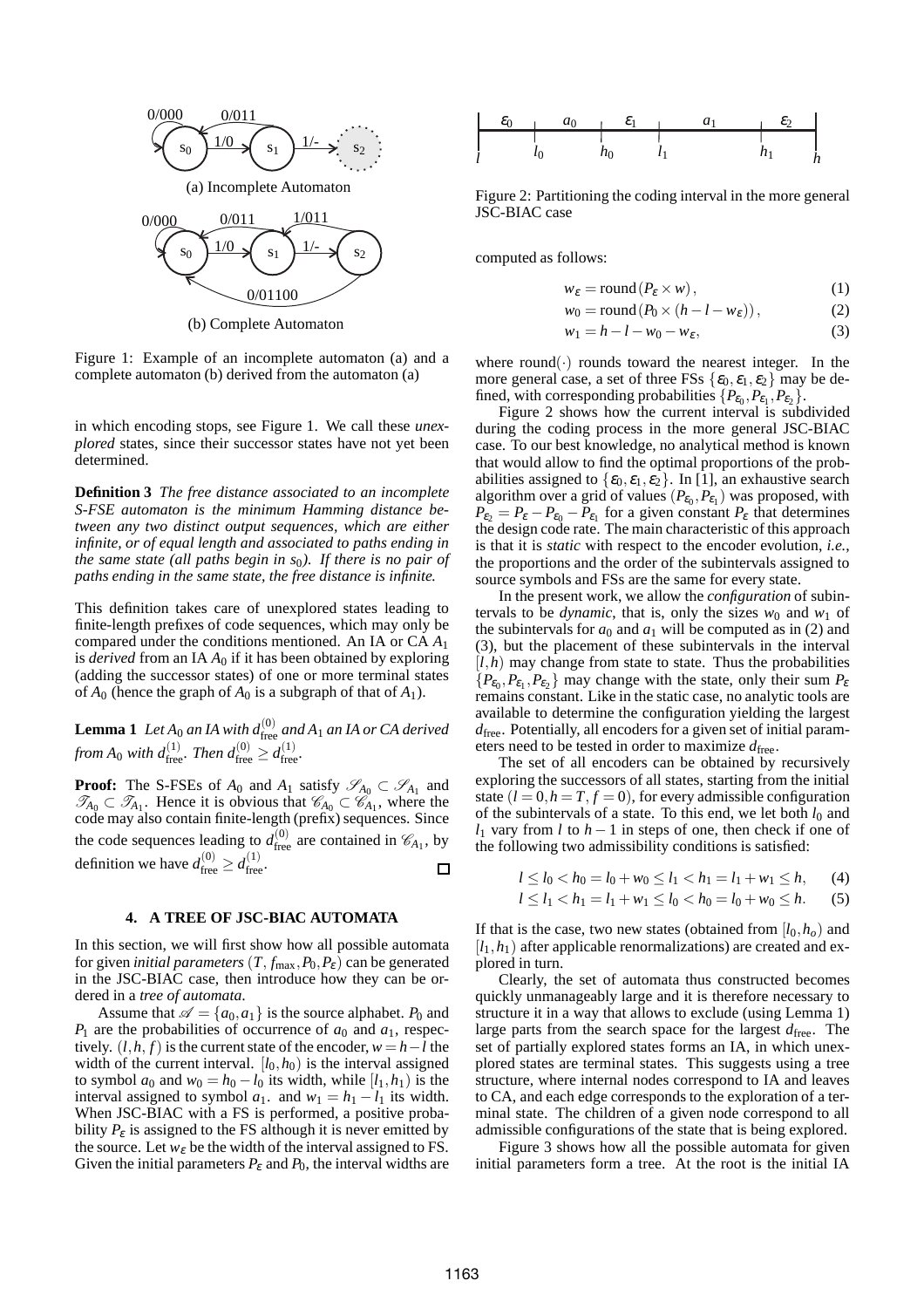

Figure 3: All automata for given initial parameters on a tree

consisting of the sole initial state  $(0, T, 0)$ , which is also a terminal (as yet unexplored) state. The first layer of internal nodes corresponds to *M* distinct subinterval configurations for the initial state.

Figure 4 shows an example of a tree of automata for the initial parameters  $T = 8$ ,  $f_{\text{max}} = 1$ ,  $P_0 = \frac{1}{4}$  and  $P_{\varepsilon} = \frac{1}{2}$ . The small circles labeled  $s_0, s_1, \ldots$  represent the states of the IA or CA; they are shaded for unexplored (terminal) states. The initial incomplete automaton  $IA<sub>0</sub>$  consists of the initial state  $s_0 = (0,8,0)$  which is a terminal state. On exploration of the initial state, the first configuration assigns the interval  $[0,1)$ to symbol  $a_0$  and the interval [1,4) to symbol  $a_1$ . This leads to the second incomplete automaton  $IA<sub>1</sub>$ . The last configuration assigns the intervals [7,8) and [4,7) to symbols  $a_0$ and *a*1, respectively, yielding the incomplete automaton IA*M*. The first complete automaton  $CA<sub>0</sub>$  is shown shaded on the bottom left side of the tree.



Figure 4: Part of the tree of automata for the initial parameters  $T = 8$ ,  $f_{\text{max}} = 1$ ,  $P_0 = \frac{1}{4}$ ,  $P_{\varepsilon} = \frac{1}{2}$ .

### **5. FINITE-STATE CODE SEARCH ALGORITHM**

This section outlines how Lemma 1 can be used in a branch and bound algorithm in order to substantially reduce the time needed to find the best FSC (with largest  $d_{\text{free}}$ ) for given initial parameters. Let  $IA<sub>c</sub>$  be the current IA to be completed.  $IA<sub>c</sub>$  is initialized to  $IA<sub>0</sub>$ , which consists of the initial state  $(0,T,0)$  as an unexplored state. Notice that  $d_{\text{free}}(IA_0)$  is infinite by definition. The idea of the branch and bound algorithm is to set an initial integer value  $d_t$  as a threshold value for  $d_{\text{free}}$ . If  $d_{\text{free}}(\text{IA}_c) > d_t$ , then an unexplored state of IA*<sup>c</sup>* will be explored. According to the initial parameters, a certain number  $\mu$  of new IAs or CAs will be created as children of  $IA<sub>c</sub>$ . These automata are indexed  $IA<sub>c</sub>$ *i* for  $i = \{1, \ldots, \mu\}$ . For instance, in Figure 4, for  $c = 0$ ,  $\mu = M$ , and for  $c = 1$ ,  $\mu = v$ . For  $i = \{1, \dots, \mu\}$ , if IA<sub>*c*,*i*</sub> is an IA and  $d_{\text{free}}(\text{IA}_{c,i}) > d_t$ , then  $\text{IA}_{c,i}$  is stored in a buffer to be inspected later. Else, if  $IA_{c,i}$  is a CA and  $d_{\text{free}}(IA_{c,i}) > d_t$ , then the value of  $d_t$  is updated to  $d_t = d_{\text{free}}(IA_{c,i})$  and  $IA_{c,i}$ becomes the new best FSE. Otherwise, IA*c*,*<sup>i</sup>* is discarded, as well as all IAs and CAs derived from it, if there are any. According to Lemma 1, all the IAs and CAs derived from IA*c*,*<sup>i</sup>* will have a  $d_{\text{free}}$  smaller or equal to  $d_{\text{free}}(IA_{c,i})$ , hence they cannot have larger  $d_{\text{free}}$  than the best FSE found so far.

Then  $IA<sub>c</sub>$  is discarded and the next IA in the buffer is chosen to be the current IA to be explored. And so on until the buffer becomes empty.

Three ways of exploring the tree are proposed, which depend on the way the newly generated IAs are stored in the buffer. The first method puts the generated IAs at the front of the buffer (Depth-First Exploration). The second stores the generated IAs at the back of the buffer (Breadth-First Exploration). The last method sorts the buffer according to the  $d_{\text{free}}$  of IAs and chooses the IA with the largest  $d_{\text{free}}$  to be the current IA to be explored (Sort Method). The comparison between these three methods will be made in the next section.

### **6. FIRST RESULTS**

This section first compares the computational efficiency of the branch and bound algorithm to an exhaustive search for the best FSE. Then we compare the three methods for explor